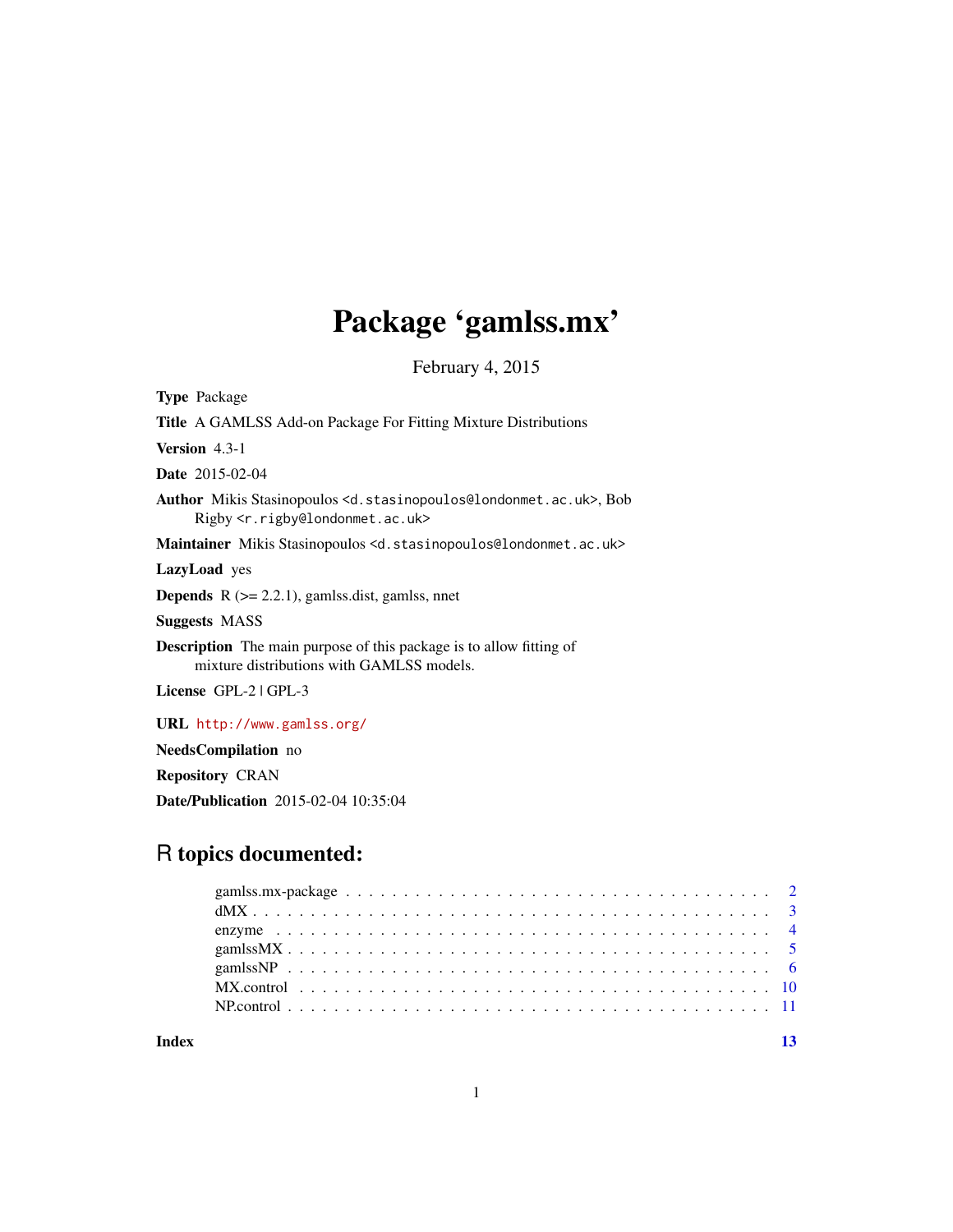<span id="page-1-0"></span>

#### Description

The main purpose of this package is to allow the user of the GAMLSS models to fit mixture distributions.

#### Details

| Package: | gamlss.mx                |
|----------|--------------------------|
| Type:    | Package                  |
| Version: | 0.0                      |
| Date:    | $2005 - 08 - 3$          |
| License: | GPL (version 2 or later) |

This package has two main function the gamlssMX() which is loosely based on the package flexmix of R and the function gamlssNP() which is based on the npmlreg package of Jochen Einbeck, Ross Darnell and John Hinde (2006) which in turns is based on several GLIM4 macros originally written by Murray Aitkin and Brian Francis. It also contains the function gqz() which is written by Nick Sofroniou and the function gauss.quad() written by Gordon Smyth.

#### Author(s)

Mikis Stasinopoulos <<d.stasinopoulos@londonmet.ac.uk>> and Bob Rigby <<r.rigby@londonmet.ac.uk>>

Maintainer: Mikis Stasinopoulos <d.stasinopoulos@londonmet.ac.uk>

#### References

Jochen Einbeck, Ross Darnell and John Hinde (2006) npmlreg: Nonparametric maximum likelihood estimation for random effect models, R package version 0.34

Rigby, R. A. and Stasinopoulos D. M. (2005). Generalized additive models for location, scale and shape,(with discussion), *Appl. Statist.*, 54, part 3, pp 507-554.

Stasinopoulos D. M., Rigby R.A. and Akantziliotou C. (2003) Instructions on how to use the GAMLSS package in R. Accompanying documentation in the current GAMLSS help files, (see also <http://www.gamlss.org/>).

#### See Also

[gamlss](#page-0-0),[gamlss.family](#page-0-0)

#### Examples

```
data(enzyme)
mmNO <- gamlssMX(enzyme$act~1, family=NO, K=2)
```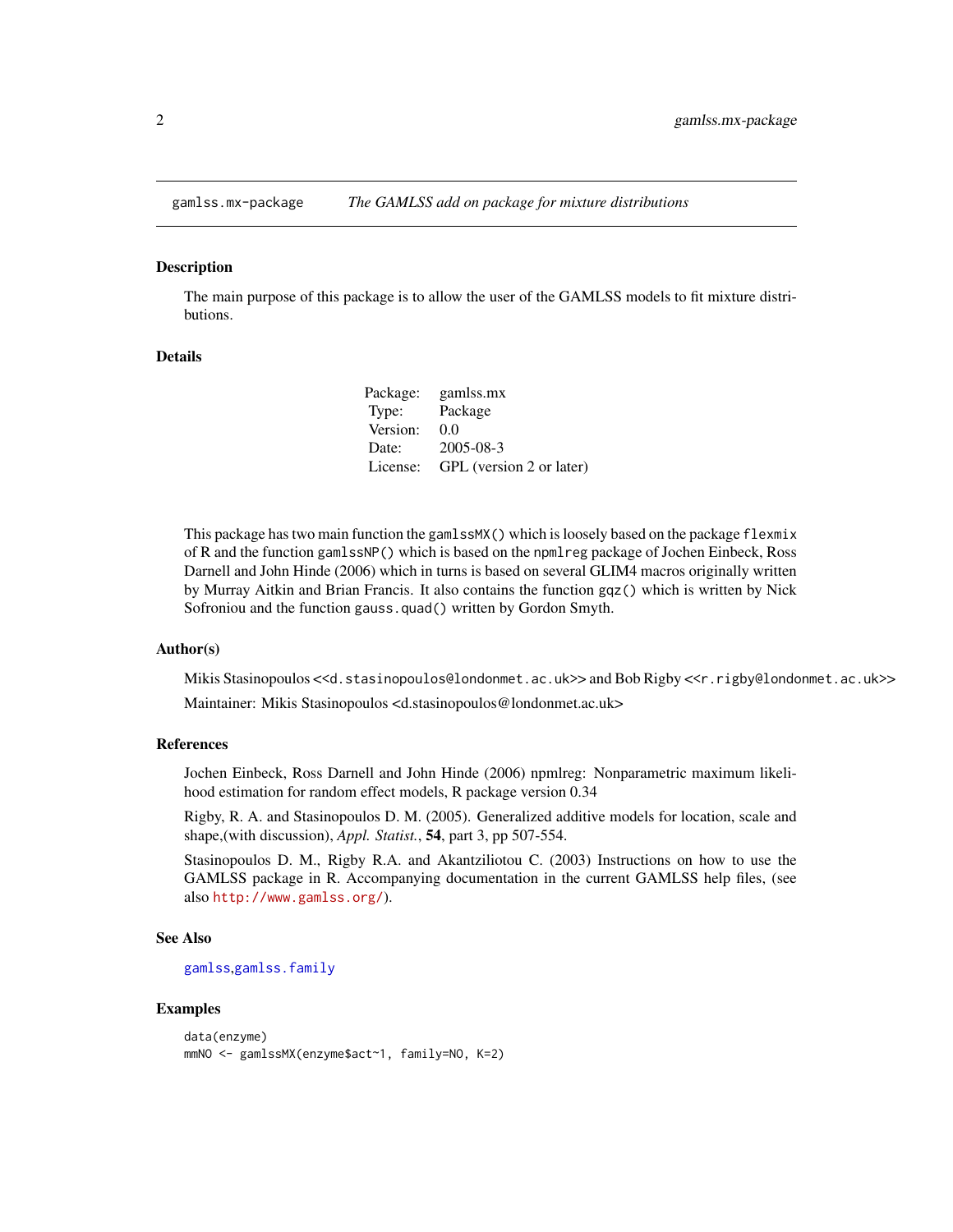```
mmNO
## Not run:
# also to make sure that it reaches the maximum
mmNOs <- gamlssMXfits(n=10,enzyme$act~1, family=NO, K=2)
fyNO<-dMX(y=seq(0,3,.01), mu=list(1.253, 0.1876), sigma=list(exp(-0.6665 ), exp(-2.573 )),
                  pi=list(0.4079609, 0.5920391 ), family=list("NO","NO") )
hist(enzyme$act,freq=FALSE,ylim=c(0,3.5),xlim=c(0,3),br=21)
lines(seq(0,3,.01),fyNO, col="red")
# equivalent model using gamlssNP
mmNP <- gamlssNP(act~1, data=enzyme, random=~1,sigma.fo=~MASS,family=NO, K=2)
## End(Not run)
```
dMX *Evaluate the d (pdf) and p (cdf) functions from GAMLSS mixtures*

#### Description

The functions dMX and pMX can be used to evalaluate the pdf (p function) and the cdf (p function) repectively from a gamlss.family mixture.

#### Usage

```
dMX(y, mu = list(mu1 = 1, mu2 = 5), sigma = list(sigma1 = 1, sigma2 = 1),nu = list(nu1 = 1, nu2 = 1), tau = list(tau1 = 1, tau2 = 1),
      pi = list(pi1 = 0.2, pi2 = 0.8), family = list(fam1 = "NO", fam2 = "NO"),log = FALSE, ...)pMX(q, mu = list(mu1 = 1, mu2 = 5), sigma = list(sigma1 = 1, sigma2 = 1),nu = list(nu1 = 1, nu2 = 1), tau = list(tau1 = 1, tau2 = 1),pi = list(pi1 = 0.2, pi2 = 0.8), family = list(fam1 = "NO", fam2 = "NO"),log = FALSE, ...)
```
#### Arguments

| y,q    | vector of quantiles                    |
|--------|----------------------------------------|
| mu     | a vector of mu's                       |
| sigma  | a vector of sigma's                    |
| nu     | a vector of nu's                       |
| tau    | a vector of tau's                      |
| рi     | a vector of pi's                       |
| family | a vector of GAMLSS family's            |
| log    | whether the log of the function or not |
|        | for extra arguments                    |

#### Value

Returns values or pdf or cdf.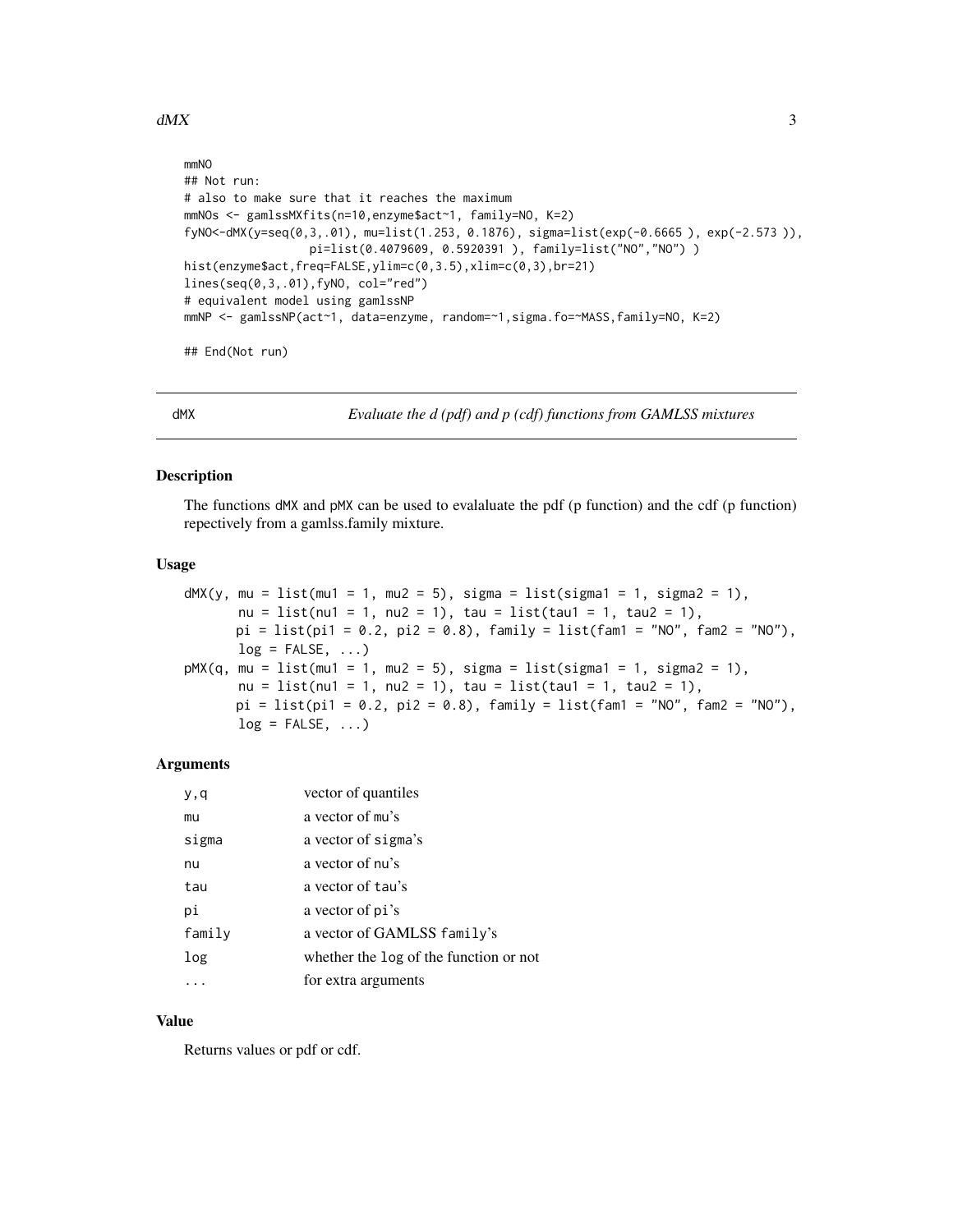#### <span id="page-3-0"></span>Author(s)

Mikis Stasinopoulos

#### Examples

```
fyNO<-dMX(y=seq(0,3,.01), mu=list(1.253, 0.1876), sigma=list(exp(-0.6665 ), exp(-2.573 )),
                  pi=list(0.4079609, 0.5920391 ), family=list("NO","NO") )
plot(fyNO~seq(0,3,.01), type="l")
FyNO<-pMX(q=seq(0,3,.01), mu=list(1.253, 0.1876), sigma=list(exp(-0.6665 ), exp(-2.573 )),
                  pi=list(0.4079609, 0.5920391 ), family=list("NO","NO") )
plot(FyNO~seq(0,3,.01), type="l")
```
enzyme *Data used in gamlss.mx*

# Description

enzyme : The data comprise independent measurement of enzyme activity in the blood of 245 individuals. The data were analysed by Bechker *at al.* (1993).

brains : the brain size, brain, and body weight, body, for 28 differnt animals.

#### Usage

data(enzyme) data(brains)

### Format

enzyme : data frame with 245 observations on the following variable act. brains : data frame with 28 observations on the following variables. body, brain

act a numeric vector showing enzyme activity in the blood of 245 individuals.

body a numeric vector showing the body weight of 28 differnt animals

brain a numeric vector showing the brain size of 28 differnt animals

#### Examples

```
data(enzyme)
hist(enzyme$act)
data(brains)
brains$lbrain<-log(brains$brain)
brains$lbody<-log(brains$body)
with(brains, plot(lbrain~lbody))
```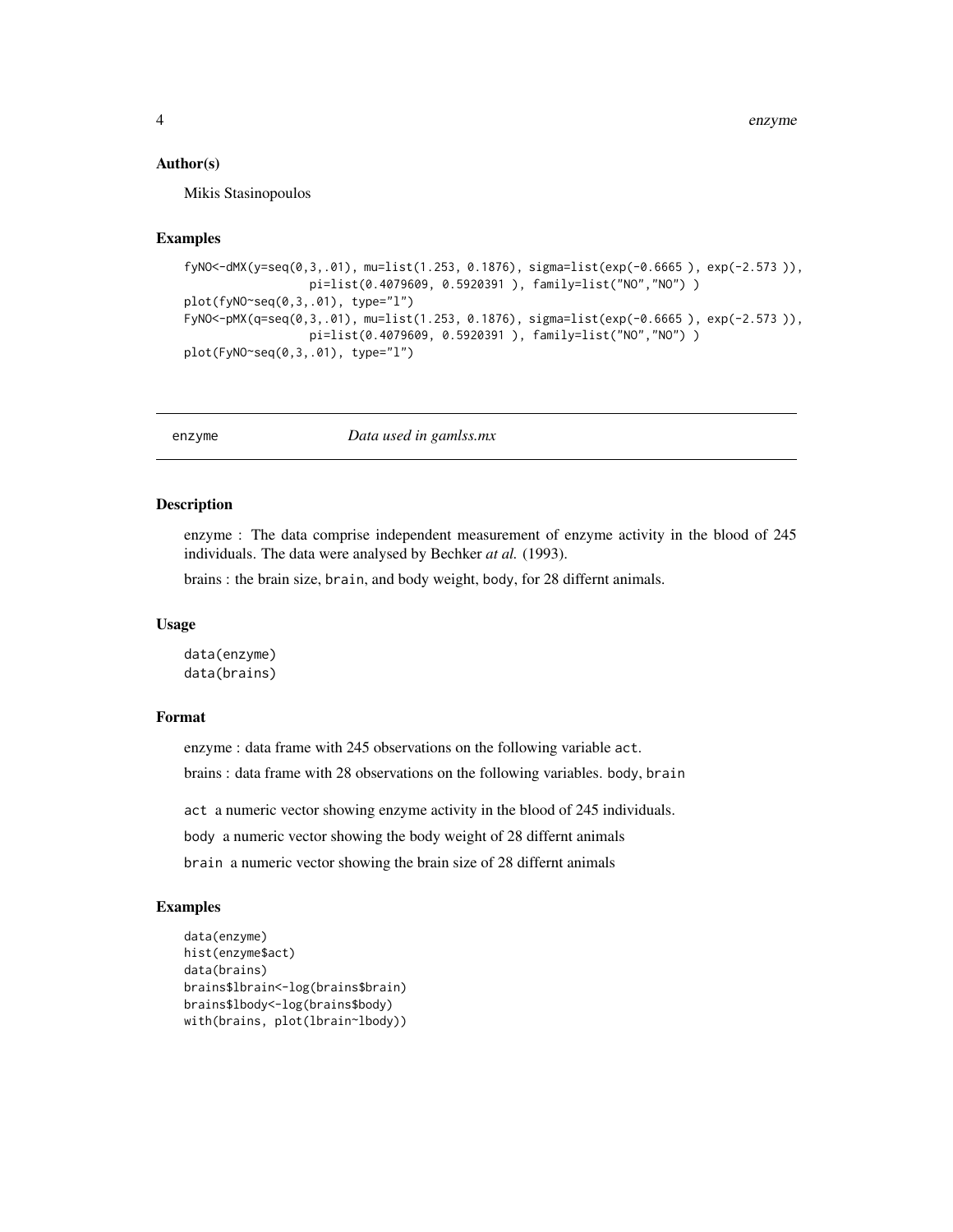<span id="page-4-1"></span><span id="page-4-0"></span>

# <span id="page-4-2"></span>Description

The function gamlssMX is design for fitting a K fold non parametric mixture of gamlss family distributions.

#### Usage

```
gamlssMX(formula = formula(data), pi.formula = \sim1,
         family = "NO", weights, K = 2, prob = NULL,
         data = sys.parent(), control = MX.control(),
         g.control = gamlss.control(trace = FALSE),
         zero. component = FALSE, ...gamlssMXfits(n = 5, formula = formula(data), pi.formula = \sim 1,
         family = "NO", weights, K = 2, prob = NULL,
         data = sys.parent(), control = MX.control(),
         g.control = gamlss.control(trace = FALSE),
        zero.component = FALSE, ... )
```
### Arguments

| formula    | This argument it should be a formula (or a list of formulea of length K) for<br>modelling the mu parameter of the model. Note that modelling the rest of the<br>distributional parameters it can be done by using the usual  which passes the<br>arguments to gamlss()                  |
|------------|-----------------------------------------------------------------------------------------------------------------------------------------------------------------------------------------------------------------------------------------------------------------------------------------|
| pi.formula | This should be a formula for modelling the prior probabilities as a function<br>of explanatory variables. Note that no smoothing of other additive terms are<br>allowed here only the usual linear terms. The modelling here is done using the<br>multinom() function from package nnet |
| family     | This should be a gamlss. family distribution (or a list of distributions). Note<br>that if different distributions are used here their parameters should be compara-<br>ble for ease of interpretation.                                                                                 |
| weights    | prior weights if needed                                                                                                                                                                                                                                                                 |
| К          | the number of finite mixtures with default $K=2$                                                                                                                                                                                                                                        |
| prob       | prior probabilities if required for starting values                                                                                                                                                                                                                                     |
| data       | the data frame nedded for the fit. Note that this is compulsory if pi. formula is<br>used.                                                                                                                                                                                              |
| control    | This argument sets the control parameters for the EM iterations algorithm. The<br>default setting are given in the MX. control function                                                                                                                                                 |
| g.control  | This argument can be used to pass to gamlss() control parameters, as in gamlss.control                                                                                                                                                                                                  |
| n          | the number of fits required in gamlssMXfits()                                                                                                                                                                                                                                           |
|            | zero.component whether zero component models exist, default is FALSE                                                                                                                                                                                                                    |
| $\cdots$   | for extra arguments                                                                                                                                                                                                                                                                     |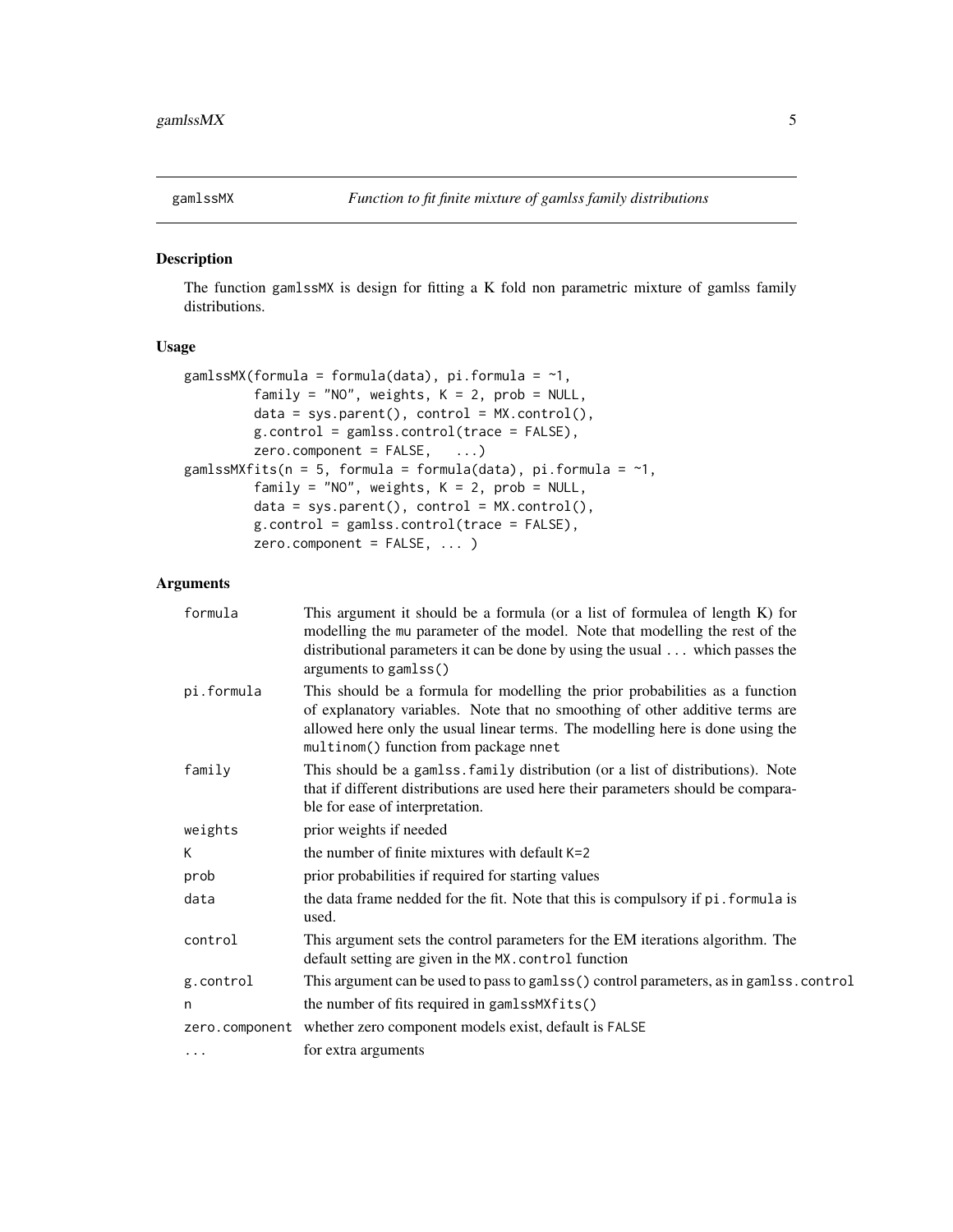#### <span id="page-5-0"></span>Author(s)

Mikis Stasinopoulos and Bob Rigby

# References

Rigby, R. A. and Stasinopoulos D. M. (2005). Generalized additive models for location, scale and shape, (with discussion), *Appl. Statist.*, 54, part 3, pp 507-554.

Stasinopoulos D. M., Rigby R.A. and Akantziliotou C. (2003) Instructions on how to use the GAMLSS package in R. Accompanying documentation in the current GAMLSS help files, (see also <http://www.gamlss.org/>).

#### See Also

[gamlss](#page-0-0), [gamlss.family](#page-0-0)

#### Examples

```
library(MASS)
data(geyser)
# fitting 2 finite normal mixtures
m1<-gamlssMX(waiting~1,data=geyser,family=NO, K=2)
## Not run:
#fitting 2 finite gamma mixtures
m2<-gamlssMX(waiting~1,data=geyser,family=GA, K=2)
# fitting a model for pi
# first create a data frame
geyser1<-matrix(0,ncol=2, nrow=298)
geyser1[,1] <-geyser$waiting[-1]
geyser1[,2] <-geyser$duration[-299]
colnames(geyser1)<- c("waiting", "duration")
geyser1 <-data.frame(geyser1)
# get the best of 5 fits
m3<-gamlssMXfits(n=5, waiting~1, pi.formula=~duration, data=geyser1,family=NO, K=2)
m3
```
## End(Not run)

<span id="page-5-1"></span>gamlssNP *A function to fit finite mixtures using the gamlss family of distributions*

#### Description

This function will fit a finite (or normal) mixture distribution where the kernel distribution can belong to any gamlss family of distributions using the EM algorithm. The function is based on functions alldist() and allvc of the npmlreg package of Jochen Einbeck, John Hinde and Ross Darnell.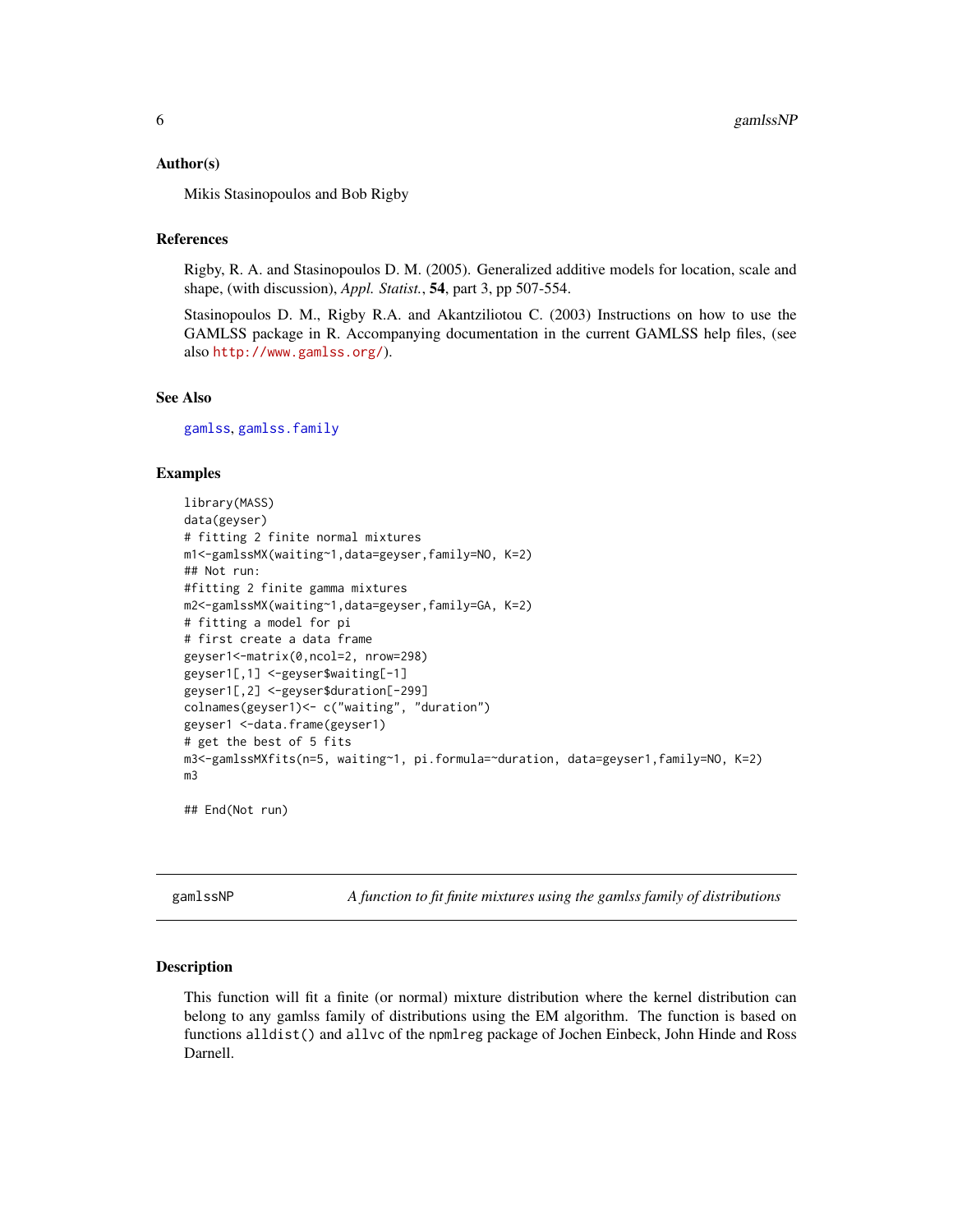#### gamlss $NP$   $7$

#### Usage

```
gamlssNP(formula, random = \sim1, family = NO(), data = NULL, K = 4,
          mixture = c("np", "gq"),
          tol = 0.5, weights, pluginz, control = NP.contrib(...),g.control = gamlss.control(trace = FALSE), ...
```
# Arguments

| formula   | a formula defining the response and the fixed effects for the mu parameters                                          |
|-----------|----------------------------------------------------------------------------------------------------------------------|
| random    | a formula defining the random part of the model                                                                      |
| family    | a gamlss family object                                                                                               |
| data      | the data frame which for this function is mandatory even if it the data are at-<br>tached                            |
| K         | the number of mass points/integretion points (supported values are 1:10,20)                                          |
| mixture   | the mixing distribution, "np" for non-parametric or "gq" for Gaussian Quadra-<br>ture                                |
| tol       | the toletance scalar ussualy between zero and one                                                                    |
| weights   | prior weights                                                                                                        |
| pluginz   | optional                                                                                                             |
| control   | this sets the control parameters for the EM iterations algorithm. The default<br>setting is the NP. control function |
| g.control | the gamlss control function, gamlss.control, passed to the gamlss fit                                                |
| $\cdots$  | for extra arguments                                                                                                  |

# Details

The function gamlssNP() is a modification of the R functions alldist() and allvc created by Jochen Einbeck and John Hinde. Both functions were originally created by Ross Darnell (2002). Here the two functions are merged to one gamlssNP and allows finite mixture from gamlss family of distributions.

The following are comments from the original Einbeck and Hinde documentation.

"The nonparametric maximum likelihood (NPML) approach was introduced in Aitkin (1996) as a tool to fit overdispersed generalized linear models. Aitkin (1999) extended this method to generalized linear models with shared random effects arising through variance component or repeated measures structure. Applications are two-stage sample designs, when firstly the primary sampling units (the upper-level units, e.g. classes) and then the secondary sampling units (lower-level units, e.g. students) are selected, or longitudinal data. Models of this type have also been referred to as multi-level models (Goldstein, 2003). This R function is restricted to 2-level models. The idea of NPML is to approximate the unknown and unspecified distribution of the random effect by a discrete mixture of k exponential family densities, leading to a simple expression of the marginal likelihood, which can then be maximized using a standard EM algorithm. When option 'gq' is set, then Gauss-Hermite masses and mass points are used and considered as fixed, otherwise they serve as starting points for the EM algorithm. The position of the starting points can be concentrated or extended by setting tol smaller or larger than one, respectively. Variance component models with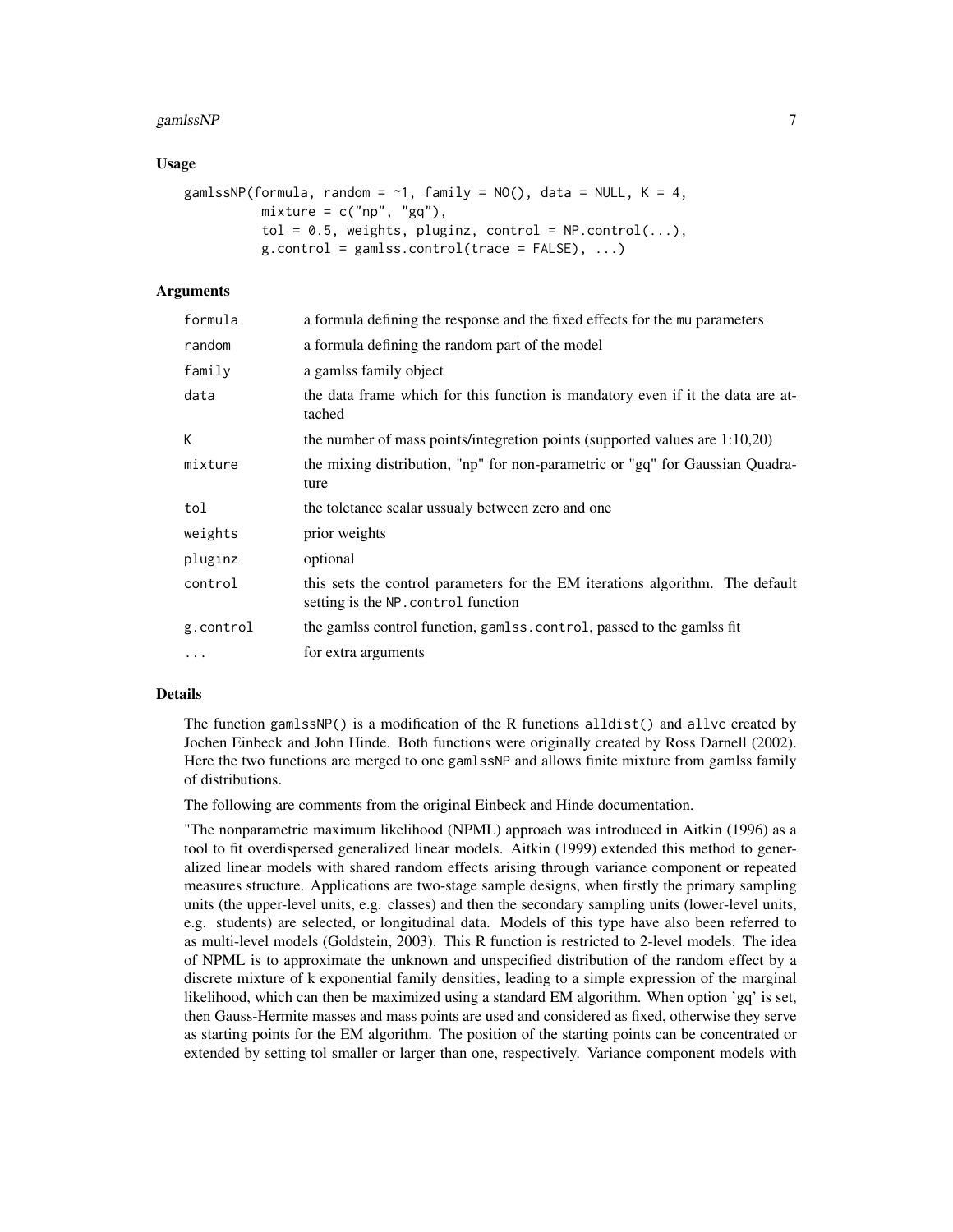random coefficients (Aitkin, Hinde & Francis, 2005, p. 491) are also possible, in this case the option random.distribution is restricted to the setting 'np' . The weights have to be understood as frequency weights, i.e. setting all weights equal to 2 will duplicate each data point and hence double the disparity and deviance. Warning: There might be some options and circumstances which had not been tested and where the weights do not work." Note that in keeping with the gamlss notation disparity is called global deviance.

# Value

The function gamlssNP produces an object of class "gamlssNP". This object contain several components.

| family     | the name of the gamlss family                                                                                                                                   |
|------------|-----------------------------------------------------------------------------------------------------------------------------------------------------------------|
| type       | the type of distribution which in this case is "Mixture"                                                                                                        |
| parameters | the parameters for the kernel gamlss family distribution                                                                                                        |
| call       | the call of the gamlssNP function                                                                                                                               |
| у          | the response variable                                                                                                                                           |
| bd         | the binomial demominator, only for BI and BB models                                                                                                             |
| control    | the NP.control settings                                                                                                                                         |
| weights    | the vector of weights of te expanded fit                                                                                                                        |
| G.deviance | the global deviance                                                                                                                                             |
| N          | the number of observations in the fit                                                                                                                           |
| rqres      | a function to calculate the normalized (randomized) quantile residuals of the<br>object (here is the gamlss object rather than gamlssNP and it should change??) |
| iter       | the number of external iterations in the last gamlss fitting (?? do we need this?)                                                                              |
| type       | the type of the distribution or the response variable here set to "Mixture"                                                                                     |
| method     | which algorithm is used for the gamlss fit, $RS()$ , $CG()$ or mixed $()$                                                                                       |
| contrasts  | the type of contrasts use in the fit                                                                                                                            |
| converged  | whether the gamlss fit has converged                                                                                                                            |
| residuals  | the normalized (randomized) quantile residuals of the model                                                                                                     |
| mu.fv      | the fitted values of the extended mu model, also sigma.fv, nu.fv, tau.fv for the<br>other parameters if present                                                 |
| mu.lp      | the linear predictor of the extended mu model, also sigma.lp, nu.lp, tau.lp for<br>the other parameters if present                                              |
| mu.wv      | the working variable of the extended mu model, also sigma.wv, nu.wv, tau.wv<br>for the other parameters if present                                              |
| mu.wt      | the working weights of the mu model, also sigma.wt, nu.wt, tau.wt for the other<br>parameters if present                                                        |
| mu.link    | the link function for the mu model, also sigma.link, nu.link, tau.link for the other<br>parameters if present                                                   |
| mu.terms   | the terms for the mu model, also sigma.terms, nu.terms, tau.terms for the other<br>parameters if present                                                        |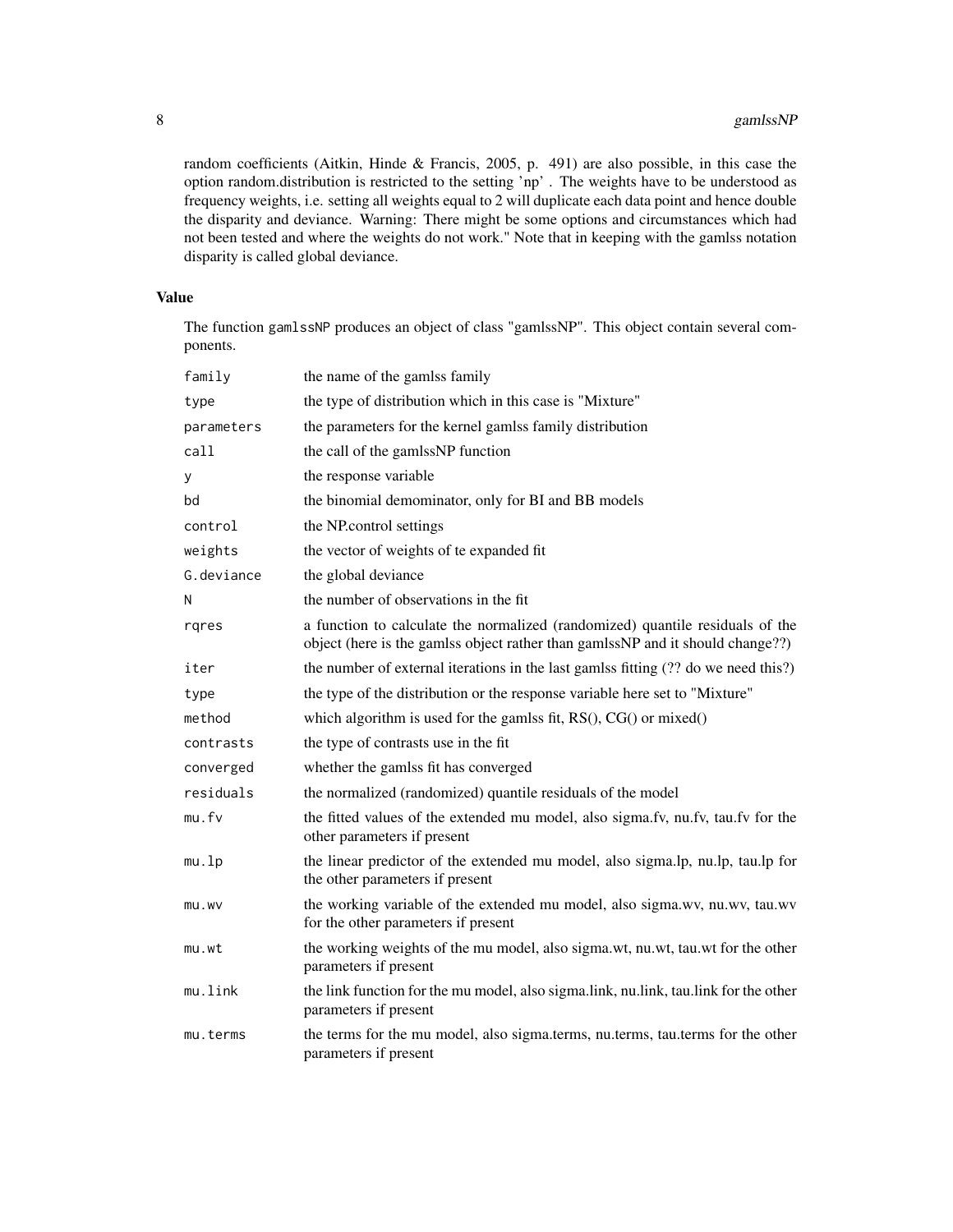| mu.x            | the design matrix for the mu, also sigma.x, nu.x, tau.x for the other parameters<br>if present                                             |
|-----------------|--------------------------------------------------------------------------------------------------------------------------------------------|
| mu.qr           | the QR decomposition of the mu model, also sigma.qr, nu.qr, tau.qr for the other<br>parameters if present                                  |
| mu.coefficients |                                                                                                                                            |
|                 | the linear coefficients of the mu model, also sigma.coefficients, nu.coefficients,<br>tau.coefficients for the other parameters if present |
| mu.formula      | the formula for the mu model, also sigma.formula, nu.formula, tau.formula for<br>the other parameters if present                           |
| mu.df           | the mu degrees of freedom also sigma.df, nu.df, tau.df for the other parameters<br>if present                                              |
| mu.n1.df        | the non linear degrees of freedom, also sigma.nl.df, nu.nl.df, tau.nl.df for the<br>other parameters if present                            |
| df.fit          | the total degrees of freedom use by the model                                                                                              |
| df.residual     | the residual degrees of freedom left after the model is fitted                                                                             |
| data            | the original data set                                                                                                                      |
| EMiter          | the number of EM iterations                                                                                                                |
| EMconverged     | whether the EM has converged                                                                                                               |
| allresiduals    | the residuas for the long fit                                                                                                              |
| mass.points     | the estimates mass point (if "np" mixture is used)                                                                                         |
| Κ               | the number of mass points used                                                                                                             |
| post.prob       | contains a matrix of posteriori probabilities,                                                                                             |
| prob            | the estimated mixture probalilities                                                                                                        |
| aic             | the Akaike information criterion                                                                                                           |
| sbc             | the Bayesian information criterion                                                                                                         |
| formula         | the formula used in the expanded fit                                                                                                       |
| random          | the random effect formula                                                                                                                  |
| pweights        | prior weights                                                                                                                              |
| ebp             | the Empirical Bayes Predictions (Aitkin, 1996b) on the scale of the linear pre-<br>dictor                                                  |

Note that in case of Gaussian quadrature, the coefficient given at 'z' in coefficients corresponds to the standard deviation of the mixing distribution.

As a by-product, gamlssNP produces a plot showing the global deviance against the iteration number. Further, a plot with the EM trajectories is given. The x-axis corresponds to the iteration number, and the y-axis to the value of the mass points at a particular iteration. This plot is not produced when mixture is set to "gq"

# Author(s)

Mikis Stasinopoulos based on function created by Jochen Einbeck John Hinde and Ross Darnell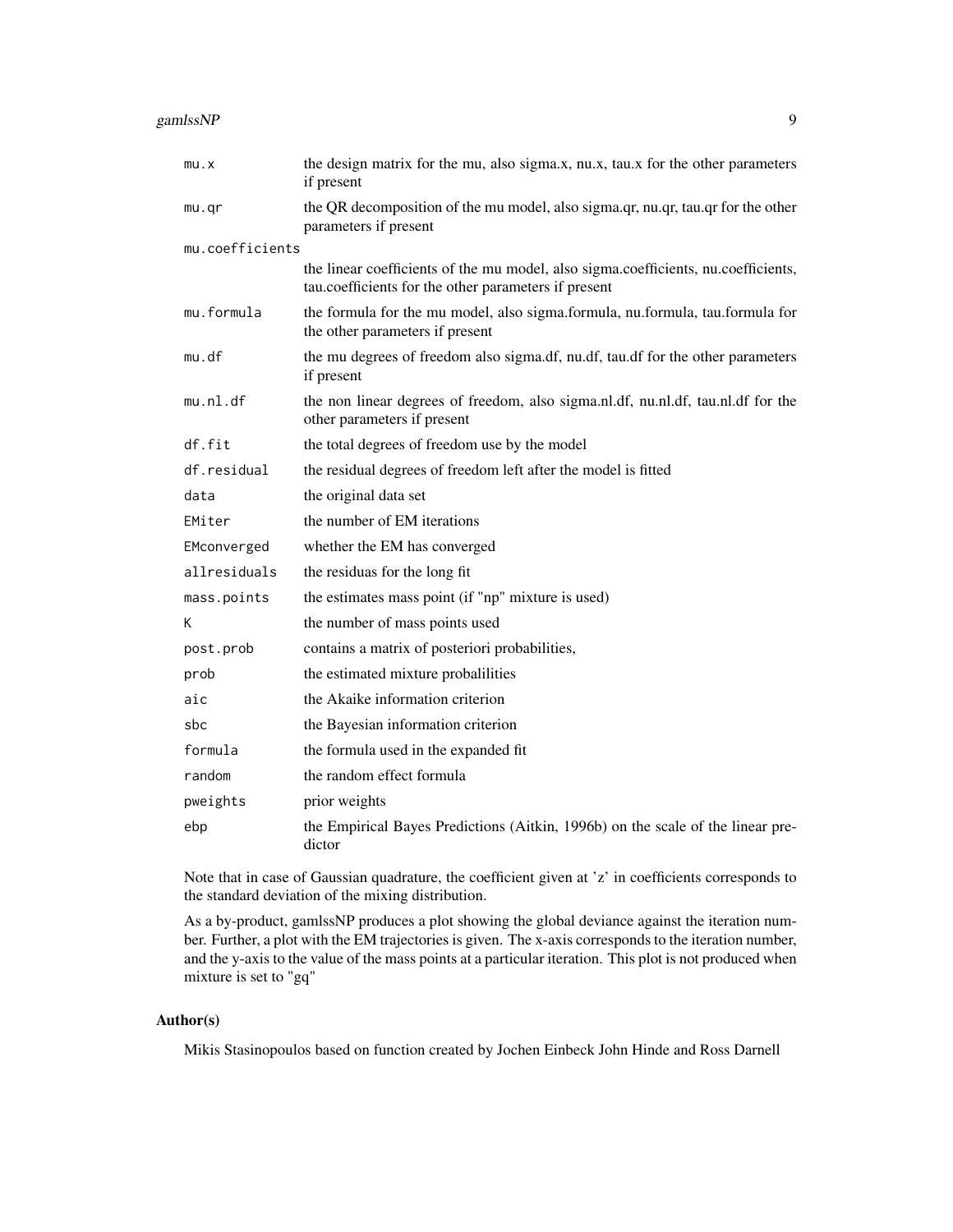#### References

Aitkin, M. and Francis, B. (1995). Fitting overdispersed generalized linear models by nonparametric maximum likelihood. GLIM Newsletter 25 , 37-45.

Aitkin, M. (1996a). A general maximum likelihood analysis of overdispersion in generalized linear models. Statistics and Computing 6 , 251-262.

Aitkin, M. (1996b). Empirical Bayes shrinkage using posterior random effect means from nonparametric maximum likelihood estimation in general random effect models. Statistical Modelling: Proceedings of the 11th IWSM 1996 , 87-94.

Aitkin, M., Francis, B. and Hinde, J. (2005) Statistical Modelling in GLIM 4. Second Edition, Oxford Statistical Science Series, Oxford, UK.

Einbeck, J. & Hinde, J. (2005). A note on NPML estimation for exponential family regression models with unspecified dispersion parameter. Technical Report IRL-GLWY-2005-04, National University of Ireland, Galway.

Einbeck, J. Darnell R. and Hinde J. (2006) npmlreg: Nonparametric maximum likelihood estimation for random effect models, R package version 0.34

Hinde, J. (1982). Compound Poisson regression models. Lecture Notes in Statistics 14 ,109-121.

Rigby, R. A. and Stasinopoulos D. M. (2005). Generalized additive models for location, scale and shape, (with discussion), *Appl. Statist.*, 54, part 3, pp 507-554.

Stasinopoulos D. M., Rigby R.A. and Akantziliotou C. (2003) Instructions on how to use the GAMLSS package in R. Accompanying documentation in the current GAMLSS help files, (see also <http://www.gamlss.org/>).

# See Also

[gamlss](#page-0-0), [gamlss.family](#page-0-0)

#### Examples

```
data(enzyme)
# equivalent model using gamlssNP
mmNP1 <- gamlssNP(act~1, data=enzyme, random=~1,family=NO, K=2)
mmNP2 <- gamlssNP(act~1, data=enzyme, random=~1, sigma.fo=~MASS, family=NO, K=2)
AIC(mmNP1, mmNP2)
```

```
MX.control The control function for gamlssMX
```
### **Description**

The function sets controls for the gamlssMX function.

#### Usage

```
MX.control(cc = 1e-04, n.cyc = 200, trace = FALSE,seed = NULL, plot = TRUE, sample = NULL, ...)
```
<span id="page-9-0"></span>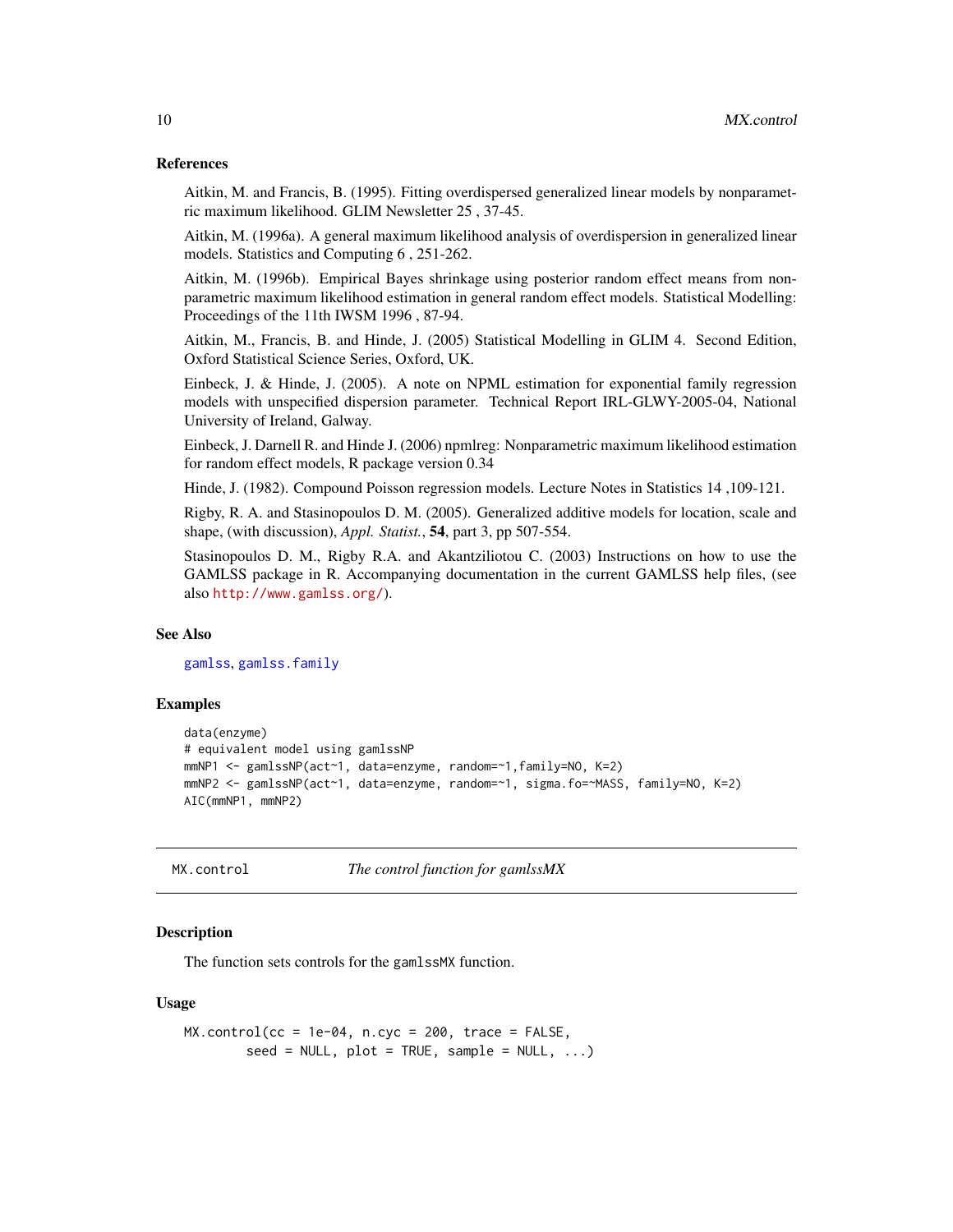#### <span id="page-10-0"></span>NP.control 11

#### Arguments

| CC.    | convergent criterion for the EM                                   |
|--------|-------------------------------------------------------------------|
| n.cyc  | number of cycles for EM                                           |
| trace  | whether to print the EM iterations                                |
| seed   | a number for setting the seeds for starting values                |
| plot   | whether to plot the sequence of global deviance up to convergence |
| sample | how large the sample to be in the starting values                 |
|        | for extra arguments                                               |

# Value

Returns a list

#### Author(s)

Mikis Stasinopoulos and Bob Rigby

#### References

Rigby, R. A. and Stasinopoulos D. M. (2005). Generalized additive models for location, scale and shape, (with discussion), *Appl. Statist.*, 54, part 3, pp 507-554.

Stasinopoulos D. M., Rigby R.A. and Akantziliotou C. (2003) Instructions on how to use the GAMLSS package in R. Accompanying documentation in the current GAMLSS help files, (see also <http://www.gamlss.org/>).

# See Also

[gamlss](#page-0-0), [gamlssMX](#page-4-1), [gamlssMXfits](#page-4-2)

NP.control *Control function for gamlssNP*

# Description

This is a control function for gamlssNP function.

# Usage

```
NP.control(EMcc = 0.001, EMn.cyc = 200, dam = TRUE,trace = TRUE, plot.opt = 3, ...
```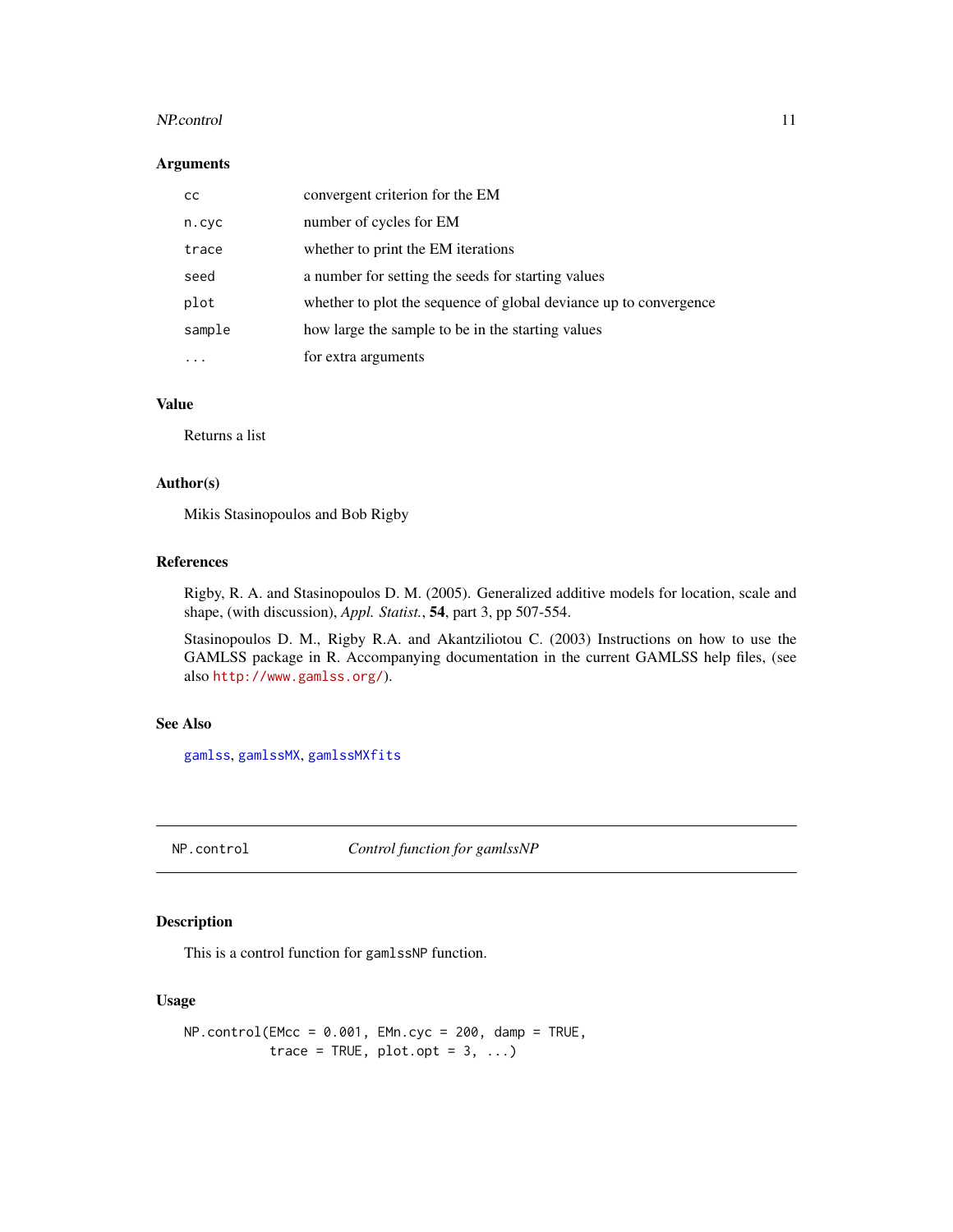# <span id="page-11-0"></span>Arguments

| <b>EMcc</b> | convergence criterion for the EM   |
|-------------|------------------------------------|
| EMn.cyc     | number of cycles for the EM        |
| damp        | Not in used                        |
| trace       | whether to print the EM iterations |
| plot.opt    | plotting the                       |
|             | for extra arguments                |

# Value

Returns a list.

# Author(s)

Mikis Stasinopoulos

# References

Einbeck, J. Darnell R. and Hinde J. (2006) npmlreg: Nonparametric maximum likelihood estimation for random effect models, R package version 0.34

# See Also

[gamlss](#page-0-0), [gamlssNP](#page-5-1)